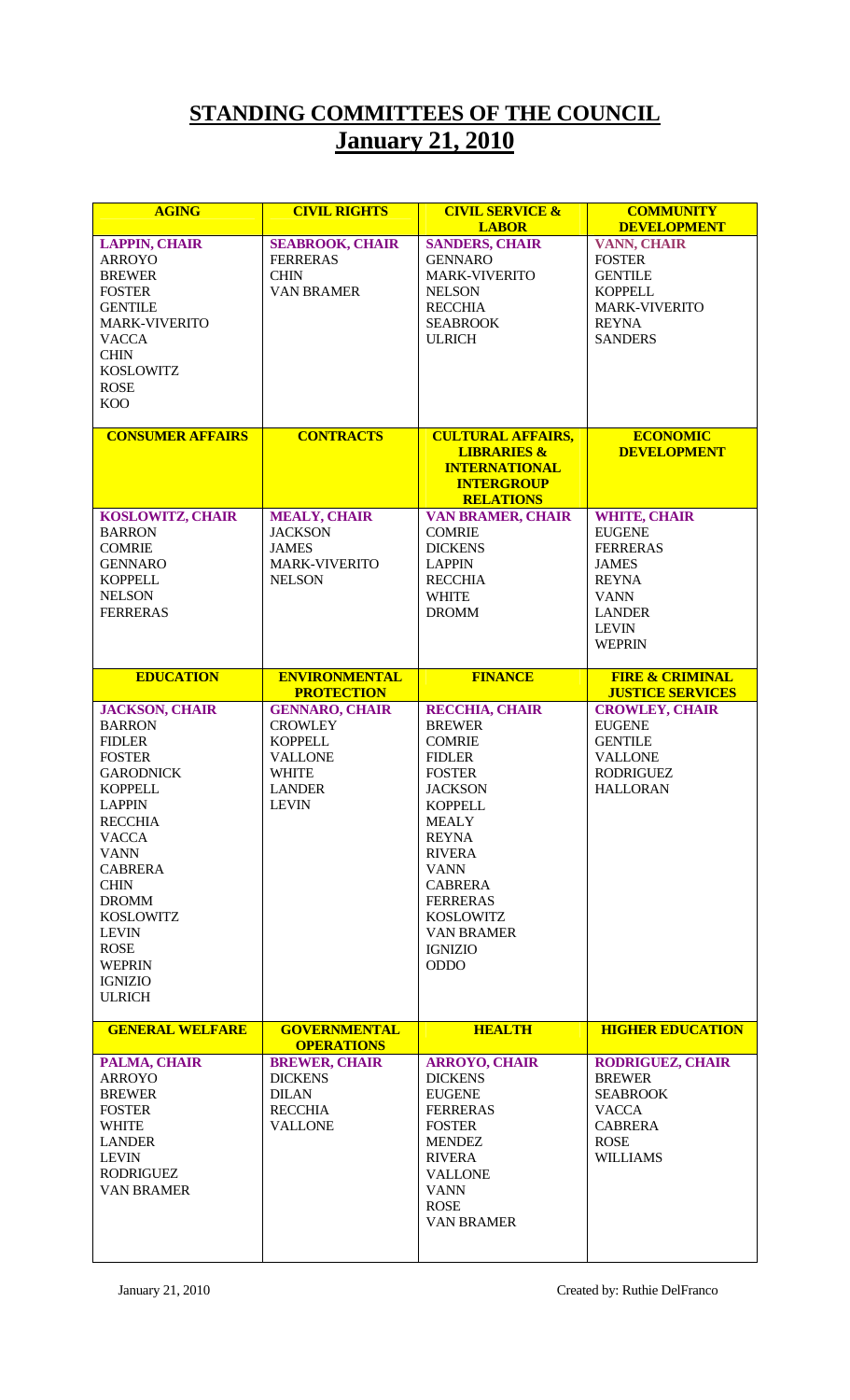| <b>HOUSING &amp;</b><br><b>BUILDINGS</b>                                                                                                                                                                                               | <b>IMMIGRATION</b>                                                                                                                                     | <b>JUVENILE JUSTICE</b>                                                                                                                                                                      | <b>LAND USE</b>                                                                                                                                                                                                                                                                                                                                                                                                  |
|----------------------------------------------------------------------------------------------------------------------------------------------------------------------------------------------------------------------------------------|--------------------------------------------------------------------------------------------------------------------------------------------------------|----------------------------------------------------------------------------------------------------------------------------------------------------------------------------------------------|------------------------------------------------------------------------------------------------------------------------------------------------------------------------------------------------------------------------------------------------------------------------------------------------------------------------------------------------------------------------------------------------------------------|
| <b>DILAN, CHAIR</b><br><b>BREWER</b><br><b>CROWLEY</b><br><b>FIDLER</b><br><b>JACKSON</b><br><b>JAMES</b><br><b>MARK-VIVERITO</b><br><b>MENDEZ</b><br><b>RIVERA</b><br><b>WHITE</b><br><b>WILLIAMS</b><br><b>ULRICH</b><br><b>ODDO</b> | <b>DROMM, CHAIR</b><br><b>BARRON</b><br><b>EUGENE</b><br><b>RODRIGUEZ</b><br>WILLIAMS                                                                  | <b>GONZALEZ, CHAIR</b><br><b>ARROYO</b><br><b>SANDERS</b><br><b>DROMM</b>                                                                                                                    | <b>COMRIE, CHAIR</b><br><b>ARROYO</b><br><b>BARRON</b><br><b>DICKENS</b><br><b>GARODNICK</b><br><b>GONZALEZ</b><br><b>JACKSON</b><br><b>LAPPIN</b><br><b>MENDEZ</b><br><b>PALMA</b><br><b>REYNA</b><br><b>RIVERA</b><br><b>SANDERS</b><br><b>SEABROOK</b><br><b>VACCA</b><br><b>VANN</b><br><b>LANDER</b><br><b>LEVIN</b><br><b>WEPRIN</b><br><b>WILLIAMS</b><br><b>HALLORAN</b><br><b>IGNIZIO</b><br><b>KOO</b> |
| <b>LOWER MANHATTAN</b><br><b>REDEVELOPMENT</b>                                                                                                                                                                                         | <b>MENTAL HEALTH,</b><br><b>MENTAL</b><br><b>RETARDATION,</b><br><b>ALCOHOLISM,</b><br><b>DRUG ABUSE &amp;</b><br><b>DISABILITY</b><br><b>SERVICES</b> | <b>OVERSIGHT &amp;</b><br><b>INVESTIGATIONS</b>                                                                                                                                              | <b>PARKS &amp;</b><br><b>RECREATION</b>                                                                                                                                                                                                                                                                                                                                                                          |
| <b>CHIN, CHAIR</b><br><b>MENDEZ</b><br><b>CABRERA</b><br><b>LEVIN</b><br><b>VAN BRAMER</b>                                                                                                                                             | <b>KOPPELL, CHAIR</b><br><b>BREWER</b><br><b>CABRERA</b><br><b>HALLORAN</b>                                                                            | <b>WILLAIMS, CHAIR</b><br><b>NELSON</b><br><b>ROSE</b><br><b>WEPRIN</b><br><b>KOO</b>                                                                                                        | <b>MARK-VIVERITO,</b><br><b>CHAIR</b><br><b>CROWLEY</b><br><b>FERRERAS</b><br><b>GENTILE</b><br><b>VACCA</b><br><b>DROMM</b><br><b>VAN BRAMER</b>                                                                                                                                                                                                                                                                |
| <b>PUBLIC HOUSING</b>                                                                                                                                                                                                                  | <b>PUBLIC SAFEY</b>                                                                                                                                    | <b>RULES, PRIVILEGES &amp;</b><br><b>ELECTIONS</b>                                                                                                                                           | <b>SANITATION &amp; SOLID</b><br><b>WASTE</b>                                                                                                                                                                                                                                                                                                                                                                    |
| <b>MENDEZ, CHAIR</b><br><b>DILAN</b><br><b>MARK-VIVERITO</b><br><b>CHIN</b><br><b>HALLORAN</b>                                                                                                                                         | <b>VALLONE, CHAIR</b><br><b>DILAN</b><br><b>FOSTER</b><br><b>GARODNICK</b><br><b>GENNARO</b><br><b>GENTILE</b><br><b>HALLORAN</b><br><b>ULRICH</b>     | <b>RIVERA, CHAIR</b><br><b>COMRIE</b><br><b>DICKENS</b><br><b>DILAN</b><br><b>FIDLER</b><br><b>JACKSON</b><br><b>VACCA</b><br><b>VANN</b><br><b>KOSLOWITZ</b><br><b>ODDO</b><br><b>QUINN</b> | <b>MANAGEMENT</b><br><b>JAMES, CHAIR</b><br><b>ARROYO</b><br><b>GENNARO</b><br><b>JACKSON</b><br><b>NELSON</b>                                                                                                                                                                                                                                                                                                   |
| <b>SMALL BUSINESS</b>                                                                                                                                                                                                                  | <b>STANDARDS &amp;</b><br><b>ETHICS</b>                                                                                                                | <b>STATE &amp; FEDERAL</b><br><b>LEGISLATION</b>                                                                                                                                             | <b>TECHNOLOGY</b>                                                                                                                                                                                                                                                                                                                                                                                                |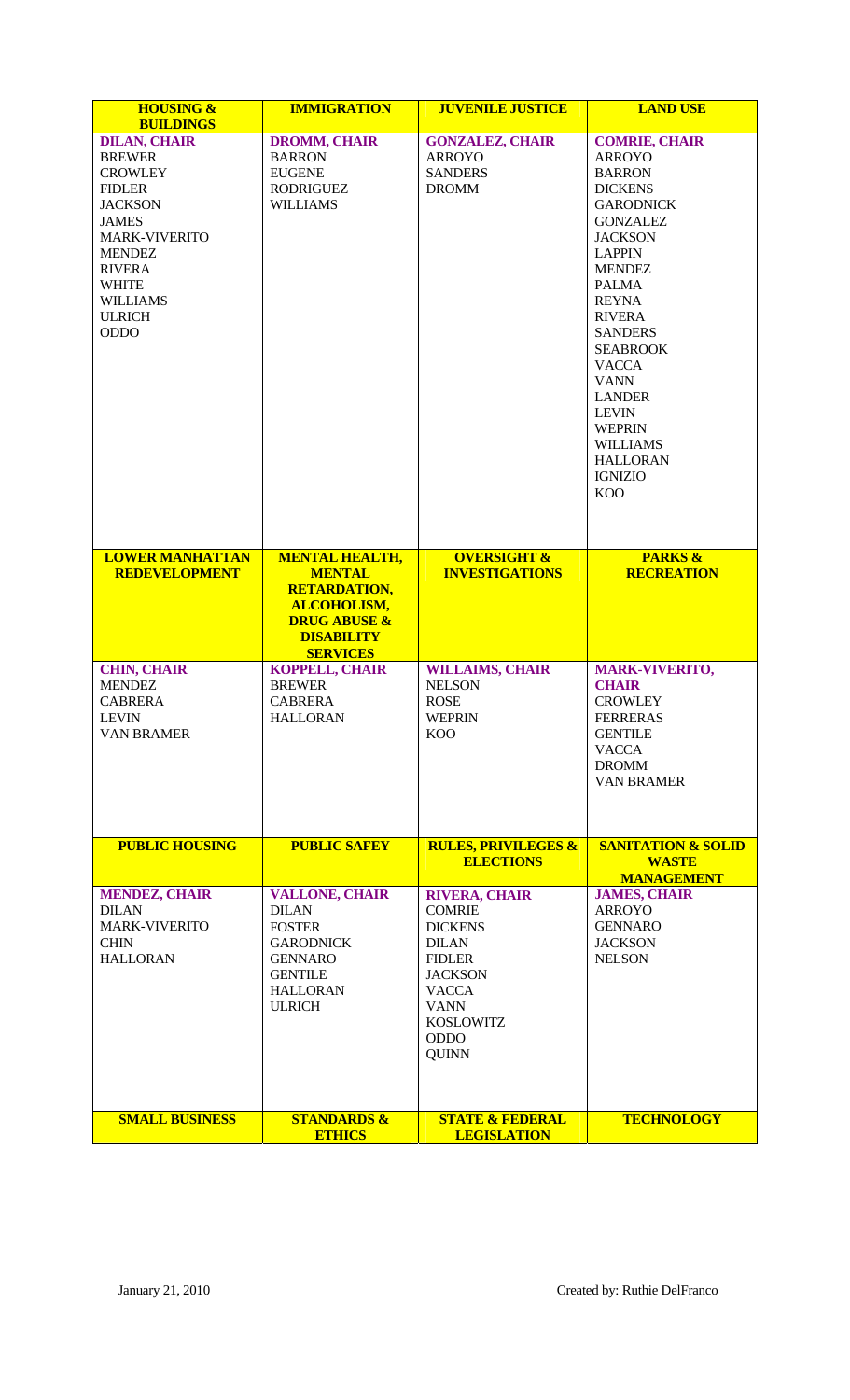| <b>REYNA, CHAIR</b><br><b>EUGENE</b><br><b>JAMES</b><br><b>CHIN</b><br><b>KOO</b>                                                                                                                                                     | <b>DICKENS, CHAIR</b><br><b>JACKSON</b><br><b>PALMA</b><br><b>RIVERA</b><br><b>KOSLOWITZ</b><br><b>IGNIZIO</b><br><b>ODDO</b> | <b>FOSTER, CHAIR</b><br><b>DILAN</b><br><b>FIDLER</b><br><b>RECCHIA</b><br><b>RIVERA</b><br><b>SEABROOK</b><br><b>CROWLEY</b> | <b>GARODNICK, CHAIR</b><br><b>BREWER</b><br><b>JAMES</b><br><b>KOPPELL</b><br><b>WEPRIN</b> |
|---------------------------------------------------------------------------------------------------------------------------------------------------------------------------------------------------------------------------------------|-------------------------------------------------------------------------------------------------------------------------------|-------------------------------------------------------------------------------------------------------------------------------|---------------------------------------------------------------------------------------------|
| <b>TRANSPORTATION</b>                                                                                                                                                                                                                 | <b>VETERANS</b>                                                                                                               | <b>WATERFRONTS</b>                                                                                                            | <b>WOMEN'S ISSUES</b>                                                                       |
| <b>VACCA, CHAIR</b><br><b>BREWER</b><br><b>GARODNICK</b><br><b>KOPPELL</b><br><b>LAPPIN</b><br><b>MEALY</b><br><b>NELSON</b><br><b>RODRIGUEZ</b><br><b>ROSE</b><br><b>VAN BRAMER</b><br><b>IGNIZIO</b><br><b>KOO</b><br><b>ULRICH</b> | <b>EUGENE, CHAIR</b><br><b>SANDERS</b><br><b>FIDLER</b><br><b>GENTILE</b><br><b>CABRERA</b><br><b>DROMM</b>                   | <b>NELSON, CHAIR</b><br><b>BREWER</b><br><b>VALLONE</b><br><b>LANDER</b><br><b>ULRICH</b>                                     | <b>FERRERAS, CHAIR</b><br><b>BARRON</b><br><b>CROWLEY</b><br><b>CHIN</b>                    |
| <b>YOUTH SERVICES</b>                                                                                                                                                                                                                 |                                                                                                                               |                                                                                                                               |                                                                                             |
| <b>FIDLER, CHAIR</b><br><b>GONZALEZ</b><br><b>MARK-VIVERITO</b><br><b>MEALY</b><br><b>PALMA</b><br><b>CABRERA</b><br><b>RODRIGUEZ</b><br><b>WILLIAMS</b><br><b>KOO</b>                                                                |                                                                                                                               |                                                                                                                               |                                                                                             |

## **LAND USE SUBCOMMITTEES**

| <b>LANDMARKS, PUBLIC SITING</b><br><b>&amp; MARITIME USES</b> | <b>PLANNING, DISPOSITION &amp;</b><br><b>CONCESSIONS</b> | <b>ZONING &amp; FRANCHISES</b> |
|---------------------------------------------------------------|----------------------------------------------------------|--------------------------------|
| <b>LANDER, CHAIR</b>                                          | <b>LEVIN, CHAIR</b>                                      | <b>WEPRIN, CHAIR</b>           |
| ARROYO                                                        | <b>BARRON</b>                                            | <b>COMRIE</b>                  |
| <b>MENDEZ</b>                                                 | <b>DICKENS</b>                                           | <b>GARODNICK</b>               |
| <b>PALMA</b>                                                  | <b>GONZALEZ</b>                                          | <b>JACKSON</b>                 |
| <b>SANDERS</b>                                                | <b>HALLORAN</b>                                          | <b>LAPPIN</b>                  |
| <b>WILLIAMS</b>                                               |                                                          | <b>REYNA</b>                   |
| K <sub>O</sub> O                                              |                                                          | <b>RIVERA</b>                  |
|                                                               |                                                          | <b>SEABROOK</b>                |
|                                                               |                                                          | <b>VACCA</b>                   |
|                                                               |                                                          | <b>VANN</b>                    |
|                                                               |                                                          | <b>IGNIZIO</b>                 |
|                                                               |                                                          |                                |

## **SUBCOMMITTEES**

| <b>DRUG ABUSE</b><br>(Mental Health, Mental Retardation, Alcoholism,<br><b>Drug Abuse &amp; Disability Services</b> | <b>SENIOR CENTERS</b><br>(Aging) |
|---------------------------------------------------------------------------------------------------------------------|----------------------------------|
| <b>CABRERA, CHAIR</b>                                                                                               | <b>ROSE, CHAIR</b>               |